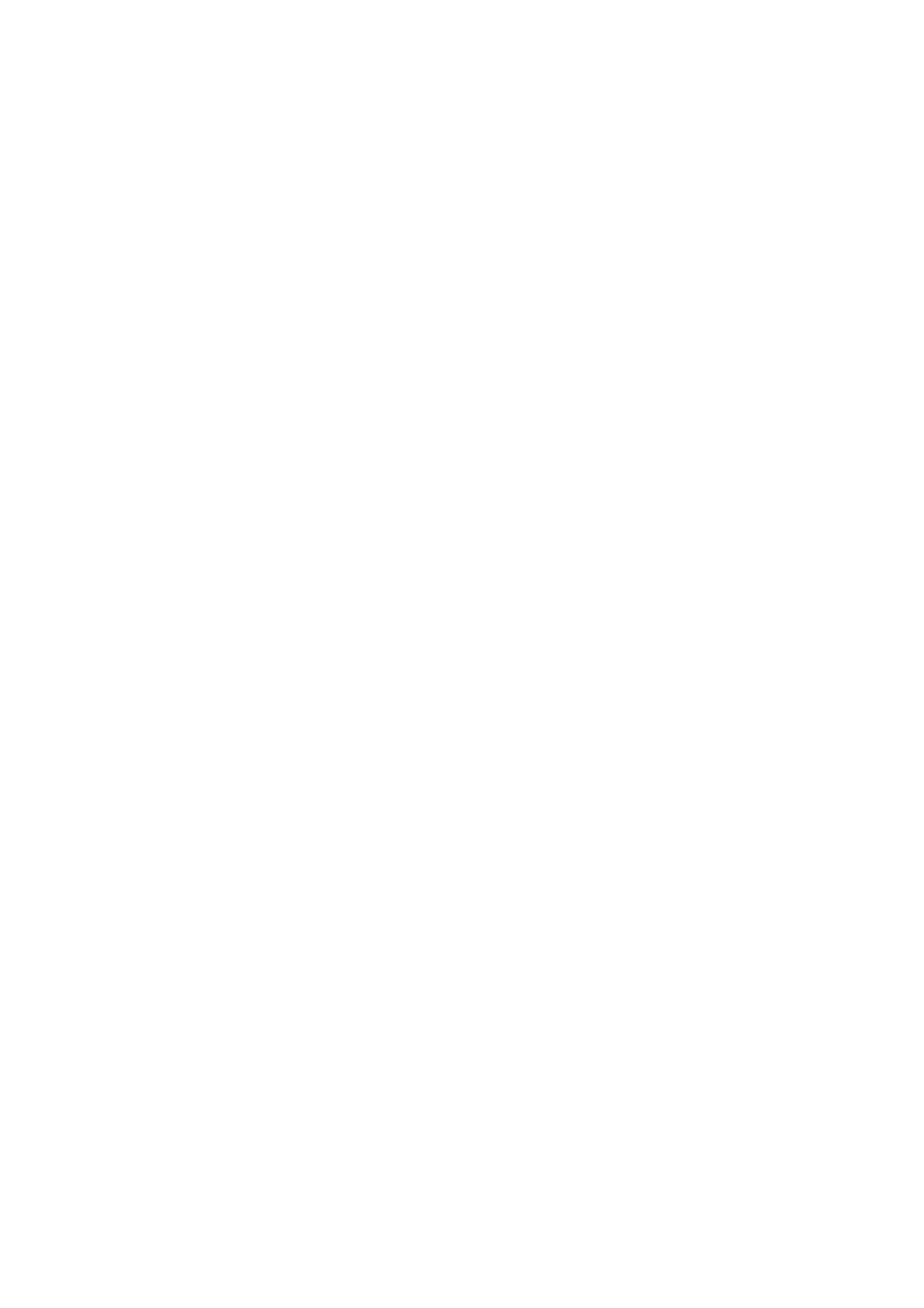# Nota beantwoording zienswijze

# Ontwerpbestemmingsplan Sportcomplex BMR te Mheer

| Aan:            | Gemeente Eijsden-Margraten | Van:   | Croonen Adviseurs |
|-----------------|----------------------------|--------|-------------------|
| <b>Betreft:</b> | Advisering zienswijze      | Datum: | 12 december 2012  |
|                 | xxxx en anderen            |        |                   |

#### $\mathbf{1}$ **Aanleiding**

Croonen Adviseurs is gevraagd te ondersteunen in de beantwoording van de zienswijze die door xxxx namens hemzelf en anderen is ingediend tegen het ontwerpbestemmingsplan Sportcomplex BMR te Mheer. De zienswijze is puntsgewijs vormgegeven, hierna volgt per onderdeel ons advies over de insteek van de beantwoording.

#### $1.1$ Noodzaak van uitbreiding

Zoals in de aanleiding staat beschreven is er sprake van een fusie door het teruglopen van leden- en bezoekersaantallen. Daardoor staan de onderhouds- en beheerskosten voor 3 afzonderlijke verenigingen niet meer in perspectief met het gebruik. Het behouden van onder andere de twee velden in Banholt is vanwege de bovengenoemde redeneren niet haalbaar gebleken. Copier heeft een behoefte en capaciteitsbepaling uitgevoerd vanwege de voorgestane fusie waaruit gebleken is dat volgens de normeringen van de KNVB en NOC\*NSF behoefte is aan twee wedstrijdvelden en één trainingsveld. Uit een locatiestudie is gebleken dat de uitbreidingslocatie Mheerder Boys de meest optimale locatie is om de fusieclub BMR te vestigen. Het betreft weliswaar een uitbreiding ter plaatse van de locatie van Mheerder Boys, maar in plaats hiervan komen elders gronden vrij.

Voorstel actie n.a.v. deze zienswijze: geen aanpassing van plan

#### $1.2$ Huidige en toekomstige aantal leden

Het bedrijf Copier heeft een behoefte- en capaciteitsberekening uitgevoerd die is gebaseerd op bepaalde uitgangspunten. Van daaruit is volgens de normeringen van de KNVB en NOC\*NSF berekend wat er aan programma moet worden gerealiseerd. In hoeverre bij deze normering rekening is gehouden met demografische ontwikkelingen niet bekend.

Voorstel actie n.a.v. deze zienswijze: Geen aanpassing van het plan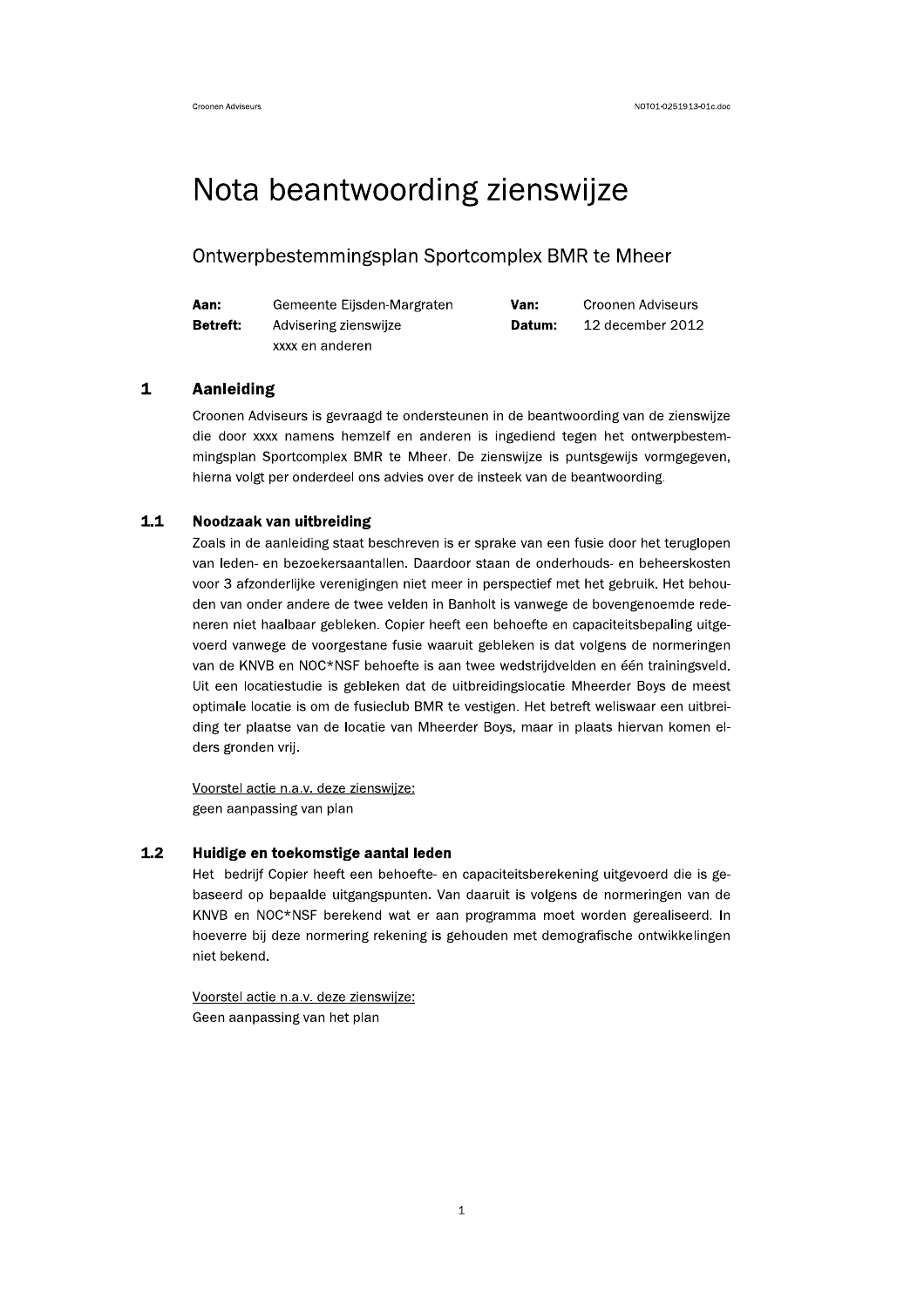#### $1.3$ Economische uitvoerbaarheid

De gemeente heeft in haar begroting de kosten die met de ontwikkeling zijn gemoeid gereserveerd. Het bestemmingsplan is hiermee financieel haalbaar. Alle kosten, zowel investerings- en onderhoudskosten, zijn in de budgetten opgenomen. Omdat de gemeente in eigendom is van de gronden is het verhalen van kosten op basis van de grondexploitatiewet geen vereiste.

Voorstel actie n.a.v. deze zienswijze: geen aanpassing van plan

#### $1.4$ Aantasting landschappelijke waarde door grondverschuiving

Op provinciaal niveau worden landschappelijke waarden door middel van het POL, de POL-aanvulling Verstedelijking, gebiedsontwikkeling en kwaliteitsverbetering en het Limburgs kwaliteitsmenu beschermd. In de toelichting van het bestemmingsplan is gemotiveerd dat het bestemmingsplan niet strijdig is met het POL en de POL-aanvulling en dat dit door de rayonplanoloog is bevestigd. Omdat de uitbreiding van de sportaccommodatie te Mheer buiten de zogenoemde rode contour is gelegen, is het Limburgs Kwaliteitsmenu (LKM) van toepassing en dient voor de inbreuk op het buitengebied een tegenprestatie geleverd te worden. Voor niet-commerciële voorzieningen zoals het onderhavig sportpark, geldt dat het normale planologische regime met een goede ruimtelijk en landschappelijk basisinpassing van toepassing is. Omdat het sportpark landschappelijk wordt ingepast conform het inrichtingsplan dat op 9 augustus 2012 is opgesteld (en marginaal is aangepast door de gemeente Eijsden-Margraten op 1 oktober 2012) wordt voldaan aan de eis van de landschappelijke inpassing. Gesteld kan worden dat er voldoende rekening wordt gehouden met de landschappelijke waarden van het gebied. Daarbij zijn blijkens de Cultuur Historische Waardenkaart van de provincie Limburg er in het plangebied geen relevante cultuurhistorische waarden aanwezig die bescherming behoeven. Er is geen bijzondere waardering toegekend.

Vanuit de Procincie Limburg is aangegeven dat er geen zienswijze zijn (zie mail provincie 12-12-2012, mevr. Kavouras).

Uit het relevante beleid blijkt niet dat het plangebied een zodanig waardevol landschappelijk gebied betreft dat er planologische bescherming benodigd is in de vorm van een omgevingsvergunningstelsel voor het uitvoeren van een werk, geen bouwwerken zijnde, of werkzaamheden.

### De indiener wijst daarbij op de Wabo:

'Artikel 2.1 lid b: het is verboden zonder omgevingsvergunning een project uit te voeren voor zover dat geheel of gedeeltelijk bestaat uit het uitvoeren van een werk, geen bouwwerk zijnde, of van werkzaamheden, in gevallen waarin dat bij een bestemmingsplan, beheersverordening, exploitatieplan of voorbereidingsbesluit is bepaald.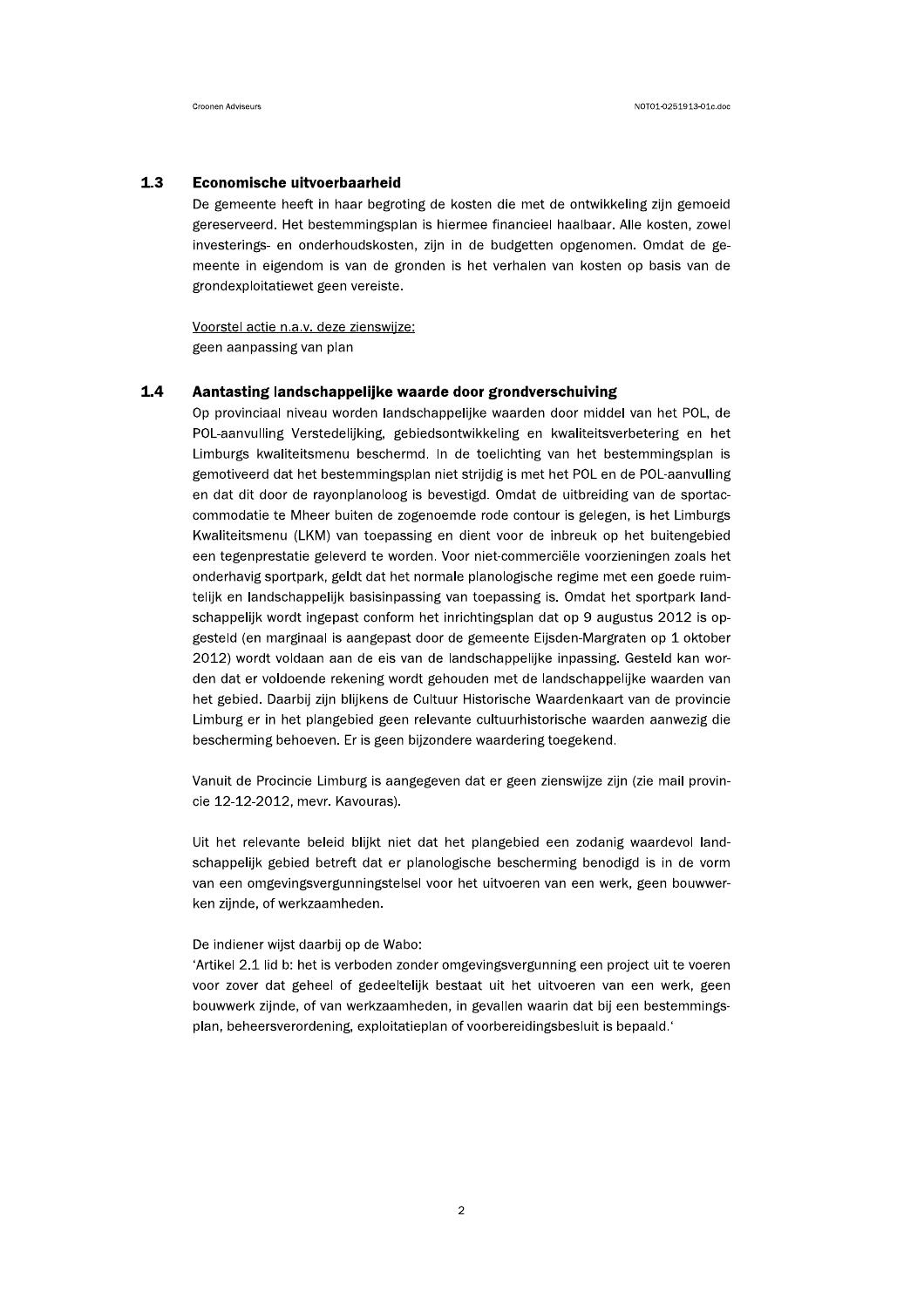Hieruit blijkt niet dat het hoe dan ook verplicht is om in het buitengebied een dergelijk vergunningstelstel op te nemen. Omdat in het onderhavig bestemmingsplan niet is bepaald dat er een omgevingsvergunningstelsel voor het uitvoeren van een werk, geen bouwwerken zijnde, of werkzaamheden moet worden aangevraagd is er geen strijdigheid met de Wabo. Ditzelfde geldt voor artikel 2.11 waaruit ook blijkt dat hetgeen in het bestemmingsplan is geregeld bepalend is.

Er is bij het ontwerp van het plan uitgegaan van een gesloten grondbalans, waardoor geen grond behoeft te worden afgevoerd. Overigens is dit een uitvoeringsaspect dat in het kader van het bestemmingsplan niet behandeld hoeft te worden.

Voorstel actie n.a.v. deze zienswijze: Geen aanpassing van plan.

#### $1.5$ Verstoring van waterhuishouding

De watertoets die is uitgevoerd in het kader van het bestemmingsplan voldoet aan de eisen die het Waterschap Roer en Overmaas stelt en de randvoorwaarden die de gemeente Eijsden-Magraten oplegt. De nadere detaillering van het watersysteem betreft een uitvoeringsaspect en valt buiten de reikwijdte van het bestemmingsplan. Bij de nadere detaillering wordt rekening gehouden met de aanbevelingen die in de waterparagraaf staan genoemd. Verzekerd is dat er geen nadelige gevolgen voor de waterhuishouding aan de orde zijn.

### **Betonnen keermuur**

Het is bekend dat bij de uitwerking van het plan rekening gehouden moet worden met het reliëf van het plangebied en omgeving in relatie tot de afstroming van overtollig hemelwater. Dit betreft echter een uitvoeringsaspect en valt buiten de reikwijdte van het bestemmingsplan. De keermuur wordt bij de uitwerking betrokken. De uitgangspunten die in de watertoets zijn gehanteerd blijven geldig.

Voorstel actie n.a.v. deze zienswijze: Geen aanpassing van plan.

#### $1.6$ **Foerageerdgebied Das**

De quickscan flora en fauna en het vervolgonderzoek zijn uitgevoerd door een onafhankelijk deskundig ecoloog. Alle relevante richtlijnen op het gebied van natuurwet- en regelgeving zijn hierbij in acht genomen. Geconcludeerd is dat het plan niet leidt tot aantasting van de verblijfplaats van de das in de nabijgelegen burcht en evenmin leidt tot wezenlijke aantasting van de kwaliteit van het foerageergebied (landbouwgebied) van de das.

Eén van de aanbevelingen was om bij het verlichtingsplan rekening te houden met de negatieve invloeden van verstoring door verlichting. Uit het vervolg onderzoek naar lichthinder dat is uitgevoerd, is gebleken dat wordt voldaan aan de grenswaarden.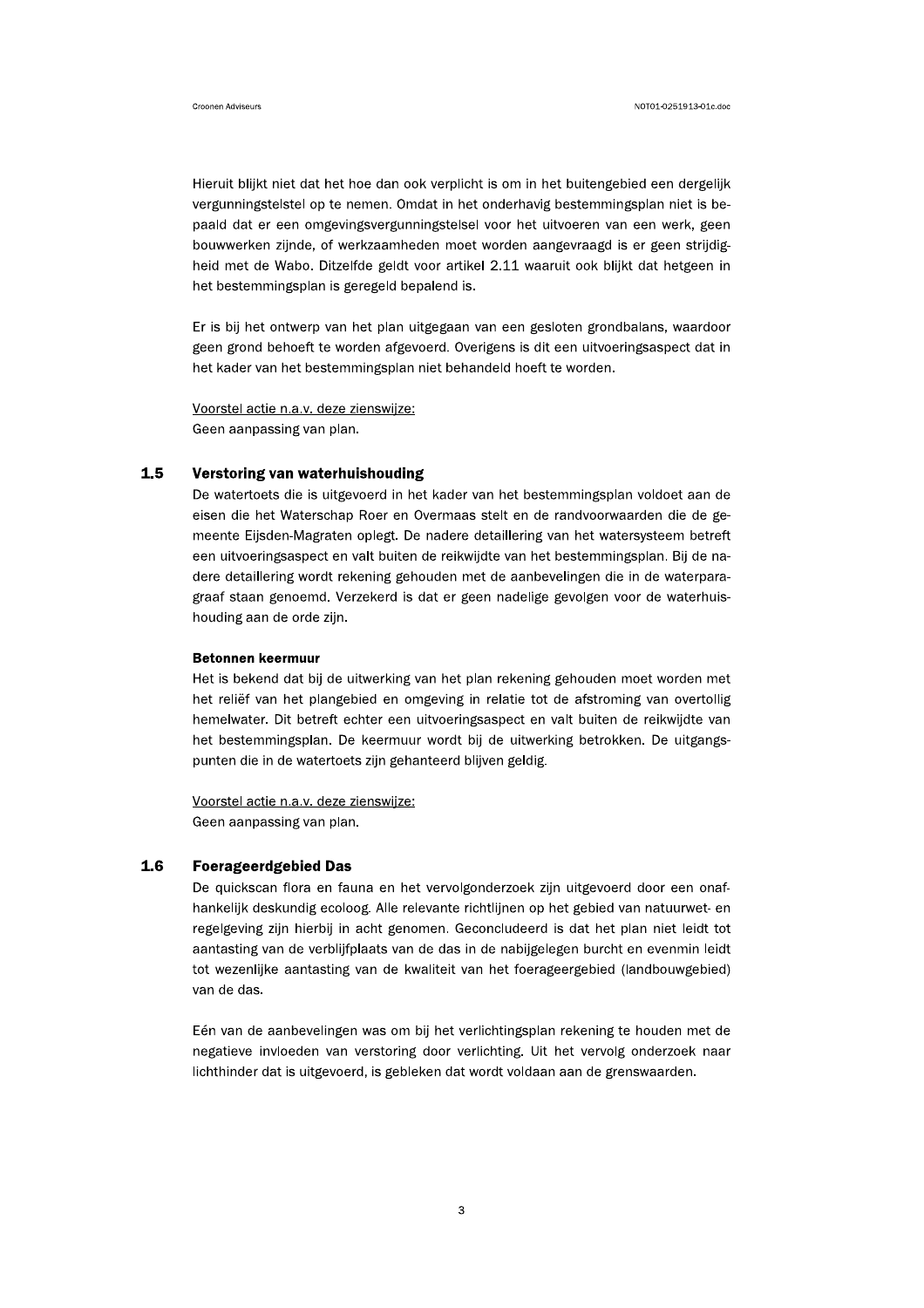### **Betonnen keermuur**

De vraag is of de betonnen keermuur van invloed is op de onderzoeksresultaten van het natuuronderzoek. Dit is niet aan de orde. In het onderzoek wordt inderdaad niet expliciet op de keermuur ingegaan, echter maakt de keermuur integraal onderdeel uit van het sportpark en hiervan zijn de natuurwaarden in zijn geheel onderzocht. Het inrichtingsplan ligt aan het onderzoek ten grondslag.

Voorstel actie n.a.v. deze zienswijze: Geen aanpassing van plan.

 $1.7$ Lichthinder

> Niet alleen rond het trainingveld komt verlichting. Ook het tweede wedstrijdveld krijgt verlichting. Beide velden zijn in de berekening meegenomen.

> Bij het uitvoeren van de berekening is gebruikt gemaakt van het programma CalcuLuX Area versie 7.6.2.0. in dit programma worden verschillende parameters ingevoerd, zoals het armatuur- en lamptype en de posities en hoogtes van de lichtmasten.

> Uit het lichtonderzoek blijkt dat wordt voldaan aan de grenswaarden die door de NSVV zijn opgelegd. Uitgegaan wordt van het omgevingstype E3 (Steden) aangezien hier woongebieden in het algemeen onder vallen. Bij de bepaling van de omgevingszone wordt de omgeving van het sportcomplex (bestaande uit woningen) beschouwd en niet de huidige functie van het plangebied (deels agrarisch).

> Omdat wordt voldaan aan de gestelde grenswaarden is aangetoond dat er sprake is van geen onevenredige lichthinder in de woonomgeving.

Voorstel actie n.a.v. deze zienswijze: Geen aanpassing van plan.

#### $1.8$ Geluidssituatie

De wetgever heeft bepaald dat de geluidbelasting bij geluidgevoelige objecten (o.a. woningen, scholen, zorginstellingen) op de gevel dient te worden bepaald. Daar is ook de normering op gestoeld. Lokale overheden mogen daar zeker bij het beoordelen van ruimtelijke ontwikkelingen niet zonder meer van afwijken. Wel kan een afweging worden gemaakt (op basis van apart lokaal beleid) om afhankelijk van de voorliggende en te beoordelen situatie aanvullend een afweging te maken.

In het geluidrapport zijn naast de maatgevende situatie (zondag) ook minder intensieve dagen (trainingsavonden) in beeld gebracht. De maatgevende situatie zal niet dagelijks en niet wekelijks (afhankelijk van wedstrijdschema's) optreden, gelet ook op het winterseizoen en zomervakantieperioden. Afhankelijk hiervan zal de geluidsituatie wisselend zijn.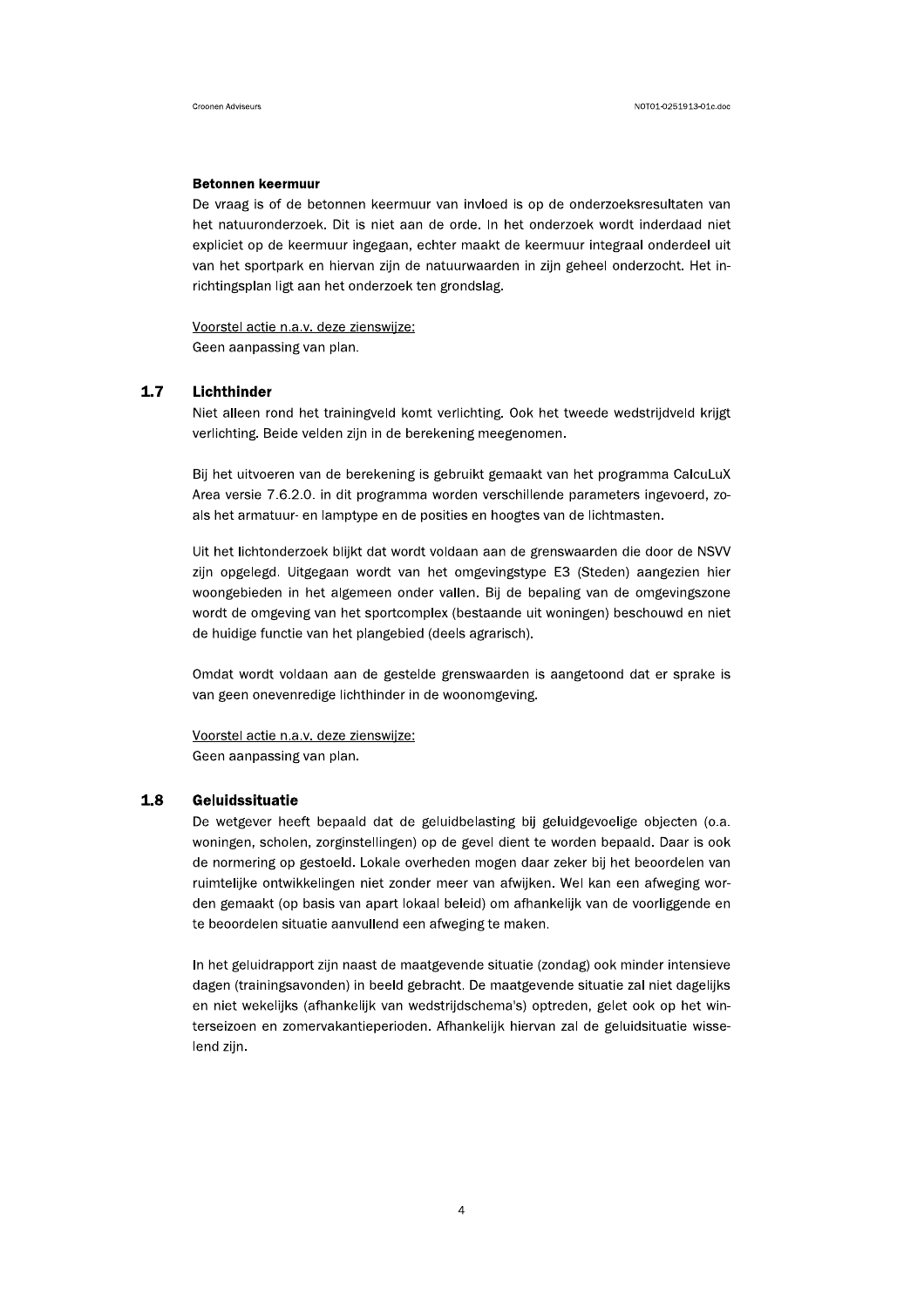### Geluidvermogenniveaus

Bij het vrijgeven van het geluidrapport is de bladzijde met verwijzingen naar de gebruikte literatuur en onderzoeken weggevallen. Ingesloten treft u alsnog aan de verwijzingen. Indien gewenst kunnen wij deze literatuurgegevens toe laten komen.

Geraadpleegde literatuur (zie tekstverwijzing in zienswijze)

- 3. Artikel "Het menselijk stemgeluid" door Martin Tennekes, in Journaal Geluid december 2009, nr. 10
- 4. Artikel "Geluidhinder van recreatieve attracties zoals o.a. zwembaden en pretparken" door Ph. van den Dool, NAG journaal mei 1994, nr. 123
- 5. Landesumweltamt Nordrhein-Westfalen: Merkblat nr. 10: Geräuschimmissionsprognose von Sport- und Freizeitanlagen - Berechnungshilfen - Februar 1998.

Binnen Oranjewoud zijn in 2012 geluidonderzoeken uitgevoerd, hetzij bij ruimtelijke planvorming rond sportcomplexen dan wel geluidcontrole-onderzoeken bij bestaande sportvelden:

- a) Bestemmingsplan sportpark Wateringen, Zuid-Holland
- b) geluidcontrole sportpak Elsloo
- c) bestemmingsplan voor woningen nabij sportpark te Valkenswaard.

De gebruikte geluidvermogens zijn in de bijlage 2 van het akoestisch onderzoek verder opgenomen, inclusief alle andere uitgangspunten/invoergegevens voor de geluidberekeningen.

### Voorstel actie n.a.v. deze zienswijze:

De zienswijze wordt op zodanige wijze gehonoreerd, dat bij het definitieve bestemmingsplan de ontbrekende pagina bijgevoegd zal worden. Verder geen aanpassingen aan het plan.

### **Gebruik van Geluidinstallatie**

Voor het gebruik van de geluidinstallatie is uitgegaan van voortzetting van het huidige gebruik, binnen de regels die daarvoor gelden. Om die reden, en om de reden dat het toekomstige gebruik zonder geluidinstallatie (zie fig. 5.4 in het akoestisch onderzoek) niet leidt tot een onevenredige aantasting van het woon- en leefklimaat, is de conclusie gerechtvaardigd dat de toekomstige situatie uit een oogpunt van leefbaarheid alleszins aanvaardbaar genoemd kan worden.

Indien in de toekomst wordt gekozen voor andere installaties of ander gebruik kan blijken dat nader onderzoek of nadere regelgeving wenselijk cq. noodzakelijk zijn.

Voorstel actie n.a.v. deze zienswijze:

Geen aanpassing van het plan.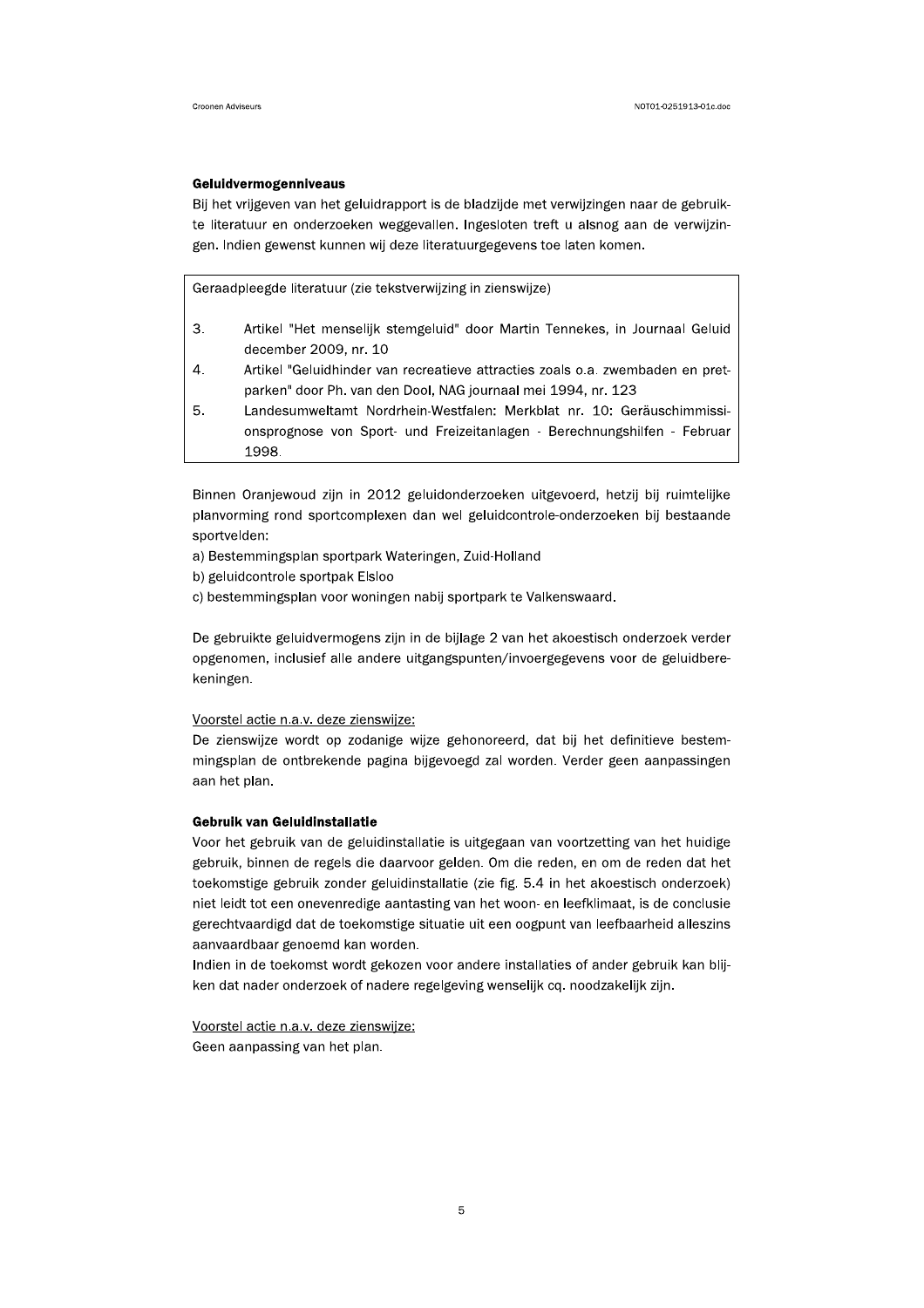### Stem en fluitgeluid

In het geluidonderzoek zijn de langtijdgemiddelde geluidniveaus als de piekgeluiden meegenomen. Zie ook paragraaf 4.11 van het geluidrapport. De bijlage 2 geeft verder inzicht in de gebruikte bronvermogens. In de wettelijk voorgeschreven rekenregels voor geluidoverdracht is het aspect van wisselende weersomstandigheden meegenomen. Voor het toepassen van wisselende begroeiing zijn voor de toepasbaarheid regels opgenomen. In onderhavige situatie is geen rekening gehouden met een akoestisch voordeel vanwege begroeiing.

Voorstel actie n.a.v. deze zienswijze: Geen aanpassing van plan.

#### Geluid bij evenementen

De lokale overheid mag buiten de gangbare regelgeving om (i.c. Activiteitenbesluit) in het kader van de APV beleid voeren ten aanzien van evenementen. De aanvragen daartoe en vergunningen zijn onderhavig aan de regels uit de awb, waarop inspraak en beroep mogelijk is. Het evenementenbeleid is los te zien van de gebruikelijke activiteiten binnen het sportpark.

Voorstel actie n.a.v. deze zienswiize:

Geen aanpassing van plan.

### **Hinderbeleving door geluid**

Kortheidshalve zij verwezen naar het onderwerp 'Gebruik van Geluidinstallatie'

#### Geluidwerende voorzieningen

Op basis van het geluidonderzoek is er geen directe noodzaak om geluidmaatregelen te treffen, behoudens duidelijke regels te stellen aan het gebruik van de omroepinstallatie (bijv. tijdsduur gebruik, wanneer, afregeling, openingshoeken van de speakers etc.). Het aanbrengen van geluidmaatregelen aan de installatie zelf zijn niet logisch. (AANVULLING mogelijk: Het aanbrengen van afschermingen rond het hoofdveld of andere velden zijn niet verder onderzocht omdat dit niet doelmatige maatregelen zijn. Het hoofdveld is ook een bestaande situatie die niet gewijzigd wordt. Sterker nog, het huidige trainingsveld, dat straks een parkeerplaats wordt, komt veel verder van de bebouwing af te liggen. Een verbetering voor directe omwonenden van het huidige trainingsveld dus (al doet dat niks af aan het bezwaar)).

Voorstel actie n.a.v. deze zienswijze:

Geen aanpassing van het plan.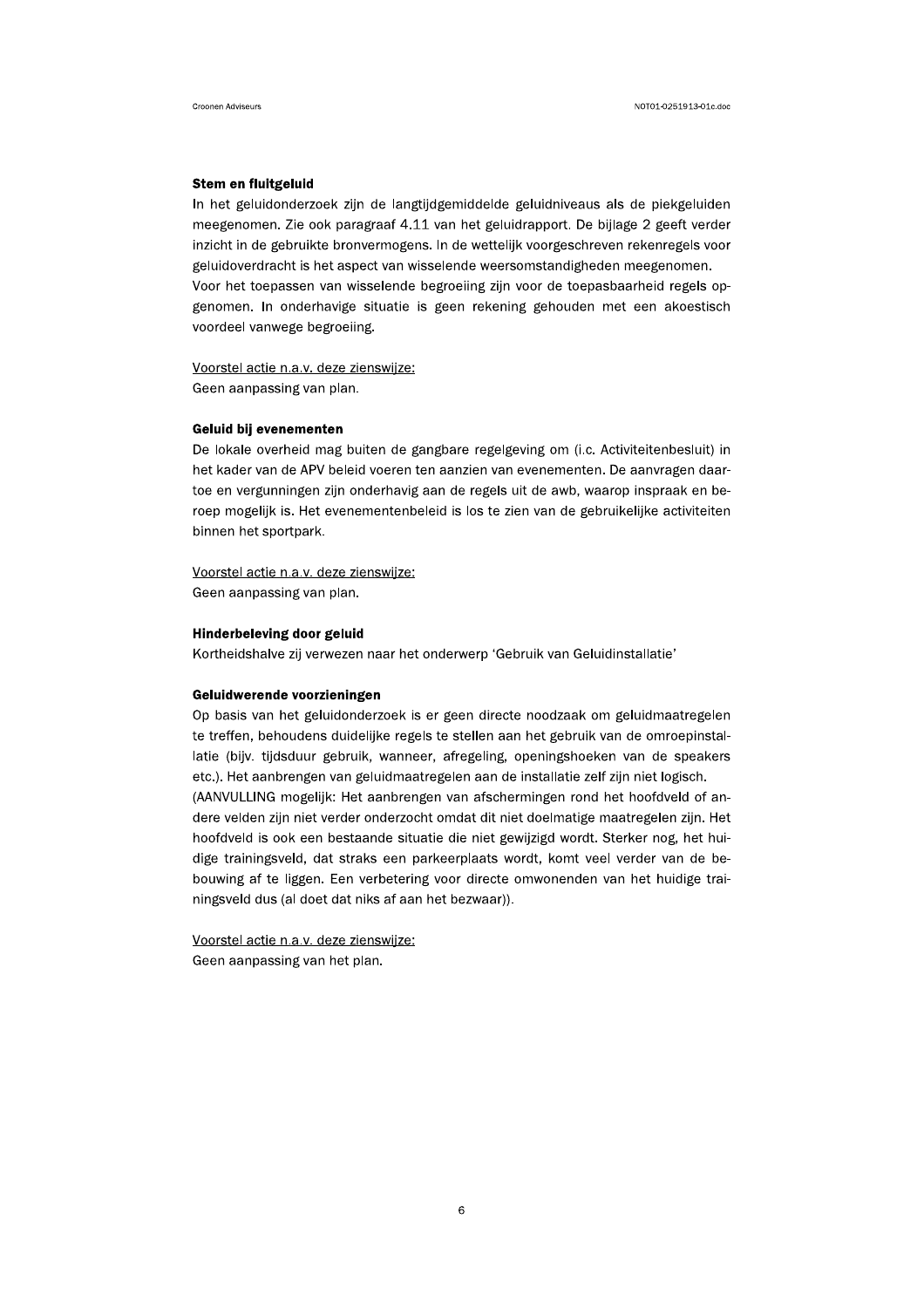### Verantwoorde belangenafweging

Het normstelsel uit het Activiteitenbesluit is gebaseerd op een geluidbelasting voor gemiddeld geluid en voor piekgeluid. Deze normen (gelijk ook aan andere geluidhinderregelgeving zoals de Wet geluidhinder) geven een geluidniveau weer waarop op basis van hinderonderzoeken nog sprake zal zijn van een aanvaardbare geluidsituatie bij continue geluidbelasting.

Het bestuur overweegt dat de daarbij optredende geluidbelasting, afgezet tegen de belangen van de sportvereniging, de supporters en sympathisanten van de vereniging, het verenigingsleven in het dorp zelf, het aspect dat sporten gezond is, acceptabel is te noemen voor een goed woon- en leefklimaat in de directe omgeving van het sportcomplex.

Gekeken wordt naar aanvullende eisen en voorschriften voor de geluidinstallatie, zodanig dat de overlast zo veel als mogelijk beperkt wordt.

### Voorstel actie nav deze zienswijze:

De zienswijze wordt op zodanige wijze gehonoreerd, dat nog eens duidelijker de afweging voor het toelaten van hogere geluidniveaus tijdelijk en incidenteel tijdens wedstrijden van het eerste elftal in de plantoelichting wordt besproken en aangegeven.

#### 1.9 Verkeersituatie

Door een specialistisch bureau is bekeken of de bestaande wegenstructuur de extra verkeersbewegingen goed kunnen opvangen. De weg 'An Mhaerebaom' staat hierbij centraal omdat deze weg voor autoverkeer als toegangsweg zal functioneren. De overige wegen worden met name benut voor langzaam verkeer.

De capaciteit van de An Mhaerebaom is bepaald. Gerealiseerd dient te worden dat de capaciteit van een wegvak geen vast begrip is. De capaciteit hangt namelijk af van diverse factoren, die uiteenlopen van de breedte van de weg tot aan de weersomstandigheden. Uit het CROW handboek wegontwerp - Erftoegangswegen blijkt dat de capaciteit van een erftoegangsweg, waar 'An Mhaerebaom' toe behoort, maximaal 500 mvt / uur kan verwerken. De capaciteit van deze weg wordt echter verlaagd door de aanwezigheid van een wegversmalling, langsparkeervakken en fietsers op de rijbaan. Rekening houdend met deze factoren wordt een veiligheidsmarge aangehouden en daarom wordt de capaciteit van 'An Mhaerebaom' vastgesteld op 300 mvt / uur. Er is dus wel degelijk rekening gehouden met het aspect verkeersveiligheid.

Voorstel actie nav deze zienswijze:

Geen aanpassing van het plan